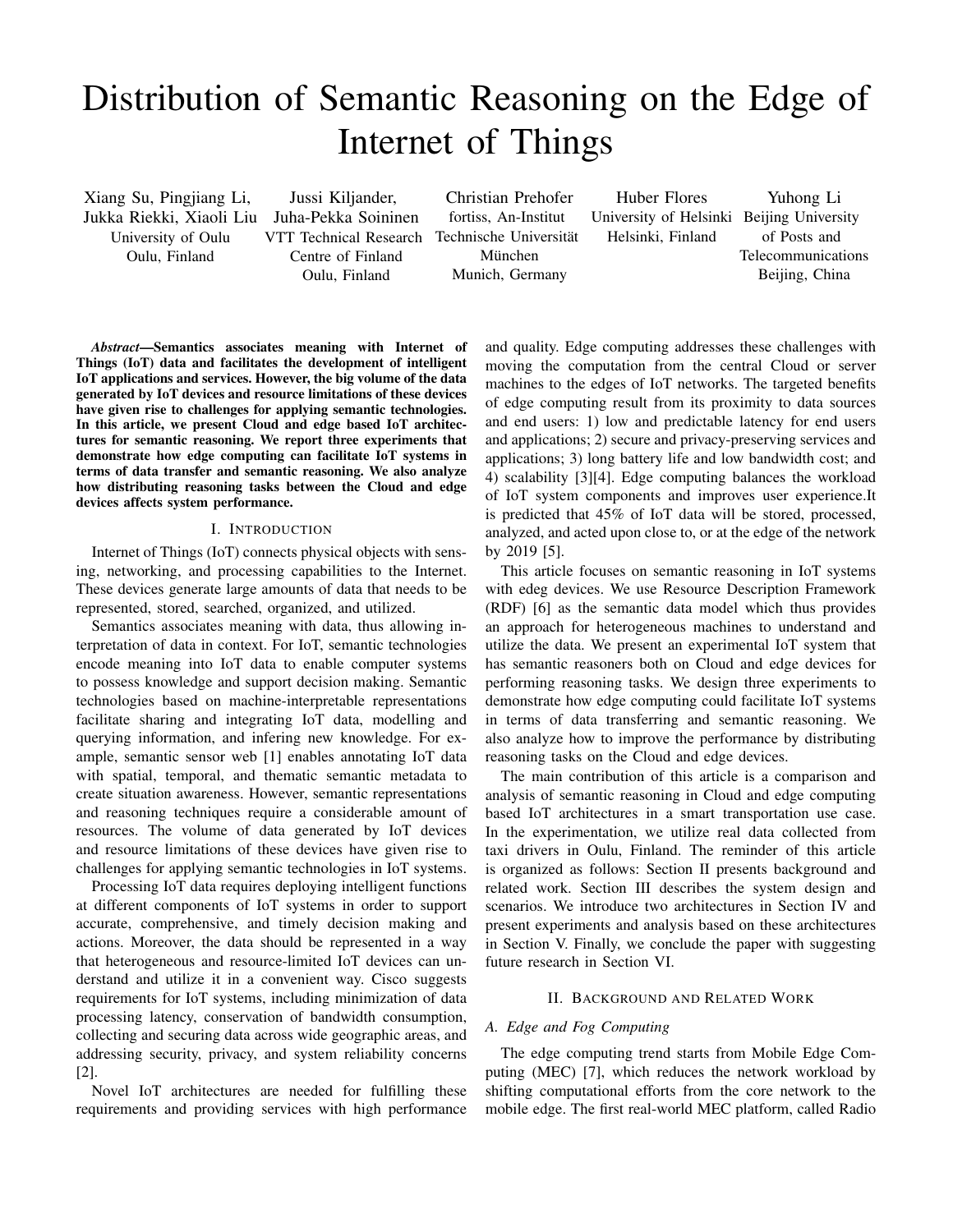Applications Cloud Servers [8], was introduced by Nokia in 2014.

Fog computing pushes the processing capability further down to the data sources [2]. Data can be processed and stored either in fog computing nodes close to the data sources, in fog aggregation nodes, or in Cloud servers. Cisco Fog Computing Solutions [2] provide connectivity for a wide range of IoT devices, considering data security, data processing priorities, and automatic provision. When compared with edge computing, fog computing solutions often have less stringent constraints in terms of hardware and application execution model.

The most fundamental challenges for edge and fog computing are how to decompose, distribute, and compose computational tasks over a set of heterogeneous nodes with limited communication and computational capabilities [9]. Vögler et al. [10][11] present LEONORE infrastructure for provisioning IoT applications on fog computing nodes in large scale IoT systems. Giang et al. develop IoT applications that span across Cloud and fog computing nodes. Their distributed dataflow programming model specifies a generic methodology for distributing computation over Fog and Cloud computing nodes [12]. Abdelwahab et al. introduce Long-term Evolution (LTE) aware Edge Cloud infrastructure and LTE-optimized memory optimization protocol for IoT applications [13]. Sharing a similar vision of utilizing edge and fog computing in IoT systems, our research focuses on distributing semantic data analytics on edge nodes of IoT systems.

# *B. Semantic Technologies*

Semantic technologies facilitate data integration, resource discovery, system interoperability, semantic reasoning, and knowledge extraction for IoT systems [14]. To achieve these goals, IoT data needs to be represented in machineinterpretable formats [14][15]. World Wide Web Consortium (W3C) has developed a family of Semantic Web standards. The key technologies utilized in this research include RDF, RDF Schema (RDFS), Web Ontology Language (OWL), and semantic reasoners.

RDF is flexible in representing arbitrary structure without a *priori* schema. RDF uses a graph-based data model, where a graph consists of statements with (subject, predicate, object) structure. This structure can be interpreted as: "object *o* stands in relationship *p* with subject *s*". RDF can be represented in different serialization formats including RDF/XML [16], JSON for Linked Data (JSON-LD) [17], N-Triples [18], N-Quads [19], Turtle [20], RDFa [21], Notation 3 (N3)[22] and Entity Notation (EN) [23][24].

RDFS [25] provides a data modelling vocabulary for concepts, such as class, subclass, domain, and range. It can be utilized for creating simple ontologies on top of RDF. OWL [26] extends RDFS with a more comprehensive vocabulary for modeling complex ontologies.

A semantic reasoner infers logical consequences from a set of explicitly asserted facts or axioms. Semantic inference discovers new relationships based on the data and additional information in the form of a vocabulary, e.g., ontology and a set of rules. HermiT [27], Owlgres [28], Pellet [29], and Jena Framework [30] are well-known semantic reasoners. Jena is a Java framework for building semantic applications with a rulebased inference engine to perform reasoning based on RDFS and OWL ontologies.

Semantic reasoning has been proposed for IoT systems. CoBrA [31][32] and Semantic Space [33] are two early approaches that utilize semantic technologies to enable contextawareness in small scale IoT systems. They both have context brokers built on top of Jena and context ontologies, which provide common vocabulary to model local IoT systems. More recent broker-centric approaches for semantic interoperability in IoT include Smart-M3 [34][35] and INSTANS [36][37]. They combine semantic technologies with publish-subscribe architectures to provide multi-device, multi-domain, and multivendor interoperability in IoT.

 $\mu$ Jena is one of the first tools to manage ontologies and RDF stored in mobile devices [38]. LOnt implements Jena API for mobile devices [39]. Gu et al. proposed a mobile framework for ontology processing and reasoning. The reasoner contains a forward chaining rule-based inference engine, but it only supports a subset of OWL ontology inference rules [40]. Similarly,  $\mu$ OR [41] reasoner and "MiniOWL and MiniRule" [42] reasoner reason over a subset of OWL entailments. AndroJena [43] and Apache Jena on Android [44] provide Android based mobile devices with semantic reasoning capabilities.

As a first step of applying semantic reasoning in edge computing, Vazquez et al. propose the Smart Objects Awareness and Adaptation Model (SoaM) but this research focuses on a very limited set of reasoning capabilities. Ontological and semantic approaches for recognizing complex human activities from sensor data on edge devices have been proposed [45][46]. In our early research  $[4][47][23][49][50]$ , we proposed solutions to enable semantic data encoding and information sharing with resource-constrained devices in the IoT context. In this paper, we go beyond the state of the art by extending semantic reasoning capabilities to edge nodes and analyzing the performance of data transferring and semantic reasoning in IoT systems with edge devices.

## III. SYSTEM DESIGN

This section describes the requirements, scenarios, rules and data that guided designing of the edge architecture and the experiments.

#### *A. Design Requirements*

Aiming to fully support semantic reasoning for IoT systems with edge nodes, we emphasize four requirements in our experimental IoT system as follows.

*Scalability.* A big amount of heterogeneous devices are connected to IoT systems. To fulfill the scalability requirement, the IoT system should be able to process a big amount of dynamically generated data from IoT devices.

*Heterogeneous data processing.* As IoT devices work with different operating systems, employ different semantic annotation methods, and utilize different semantic formats, the IoT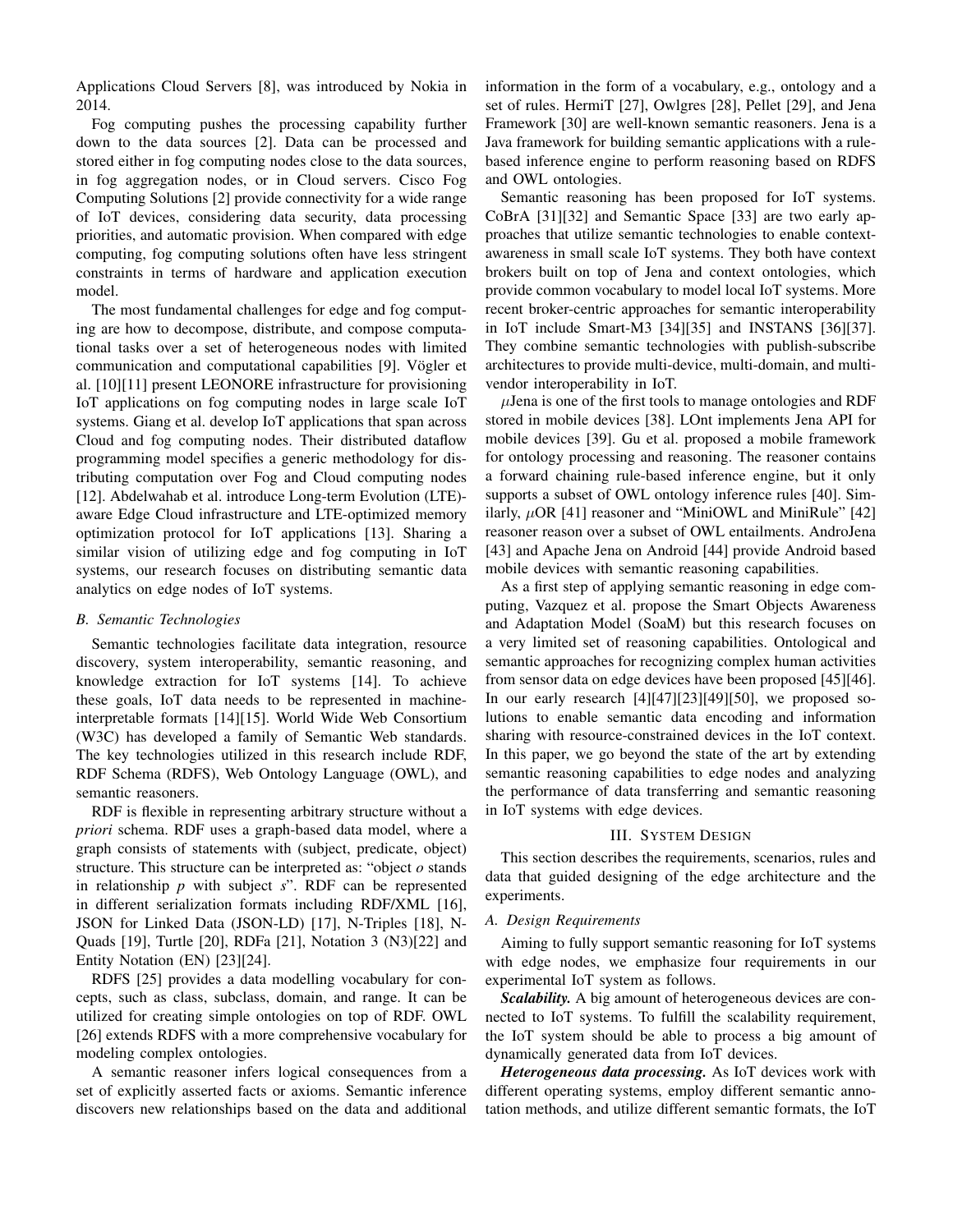system should cope with various communication mechanisms and different modules to process semantic data.

*Balance of Computation.* The computation workload of the whole IoT system should be balanced to guarantee the quality of service. For example, some applications require low latency services. The IoT system should allow enough computing and communication resources in some IoT nodes to cope with the heavy workload and latency requirements.

*Semantic data processing and knowledge extraction.* The IoT system should support popular RDF syntaxes such as RDF/XML, JSON-LD, and N3. Moreover, a mechanism is required to access the ontologies and rule sets from Cloud to enable mobile devices to preform various reasoning tasks [51].

#### *B. Scenario and data*

Our scenario is about a transportation system in a smart city. The taxi cabs around the city of Oulu are equipped with GPS and related software. Real taxi trajectories have been collected with this system. The taxis deliver the information to our experimental IoT system for decision making.

The raw data is in XML format and stored in SQLite database. When the GPS sensor of a taxi generates a new value, we store the data as an individual observation. In our experiments, we use the following eight properties of the observations: observation record ID, data timestamp, area ID, location (longitude and latitude), velocity, driving direction, and taxi ID.

The original data set contains 65,000 separate taxi trajectories formed by 5,543,348 observations (72,063,524 RDF statements). To study scalability, we generate from this data set a new data set of 200 taxis driving in the city during the same period. Figure 1 presents main concepts of the static OWL ontology for our smart transportation use case. Other relations, such as properties, are excluded in this figure. This lightweight static ontology is loaded on Cloud and edge nodes. IoT systems often reason from highly dynamic data generated from heterogeneous devices with static knowledge, because it is an efficient solution to deduce results and to keep reasoning sound and complete.

As presented in Table I, we implement 29 semantic rules to deduce 16 different activities of cars, inducing low and high speed, traffic jams, speeding, long stops, turning left and right and making U-turns, accelerating and decelerating strongly, and areas where taxis stop often for a while. More complex rules can be formed by combining these basic rules. The reasoner deduces facts from a sequence of observations by comparing consecutive values of direction, velocity, timestamp and location with forward chained rules. Rules are used in an incremental manner, which enables reasoning of all required knowledge from a sequence of observations. Incremental rules enable the distribution of reasoning tasks. For example, a right turn is assumed to happen after a taxi has driven at a relatively low speed, say, lower than 25 km/h, and if the direction change is near 90 degrees [47].



Fig. 1. High level static ontology for semantic reasoning in transportation system use case.

#### IV. ARCHITECTURES

We design and evaluate two architectures. In both architectures, the smart systems of taxi cabs, i.e. IoT nodes, receive data from hardware and transform it into RDF. The nodes deliver the data, depending on the architecture, either to the Cloud or to the edge devices.

The first architecture, "Cloud Reasoning Architecture" (CRA), places a semantic reasoner on the Cloud (Figure 2). The IoT nodes encode the raw data into four alternative syntaxes of RDF model: RDF/XML, JSON-LD, N3, and short EN format [23]. Short EN format [23] compresses the data size by replacing constant information with templates and prefixes and we add one extra step to transform short EN to Turtle. IoT nodes send the RDF data to Cloud through TCP/IP protocol. A semantic reasoner, an ontology respository, a knowledge base and a MQTT [48] server are located in the Cloud. The semantic reasoner receives the RDF data and performs rule-based reasoning tasks. Reasoning results, which include the individual RDF data with new properties, are stored in the knowledge base. MQTT server realizes publishsubscribe communications. This architecture simply connects IoT devices to the Cloud, where the knowledge base and all semantic reasoning tasks are located. This is a typical architecture in most current IoT systems.

We introduce edge nodes in the second architecture, "Edge Reasoning Architecture" (ERA) (Figure 3). The edge nodes are devices physically near IoT nodes and they have reasoning capability. The edge devices support encoding and decoding of all four RDF syntaxes. Because of their resource limitations, we only deploy lightweight reasoning tasks in edge nodes. The selected rules and a lightweight ontology are designed and an Android Jena [43] reasoner is implemented in the edge nodes. The edge nodes communicate with the Cloud utilizing MQTT and with IoT nodes utilizing socket.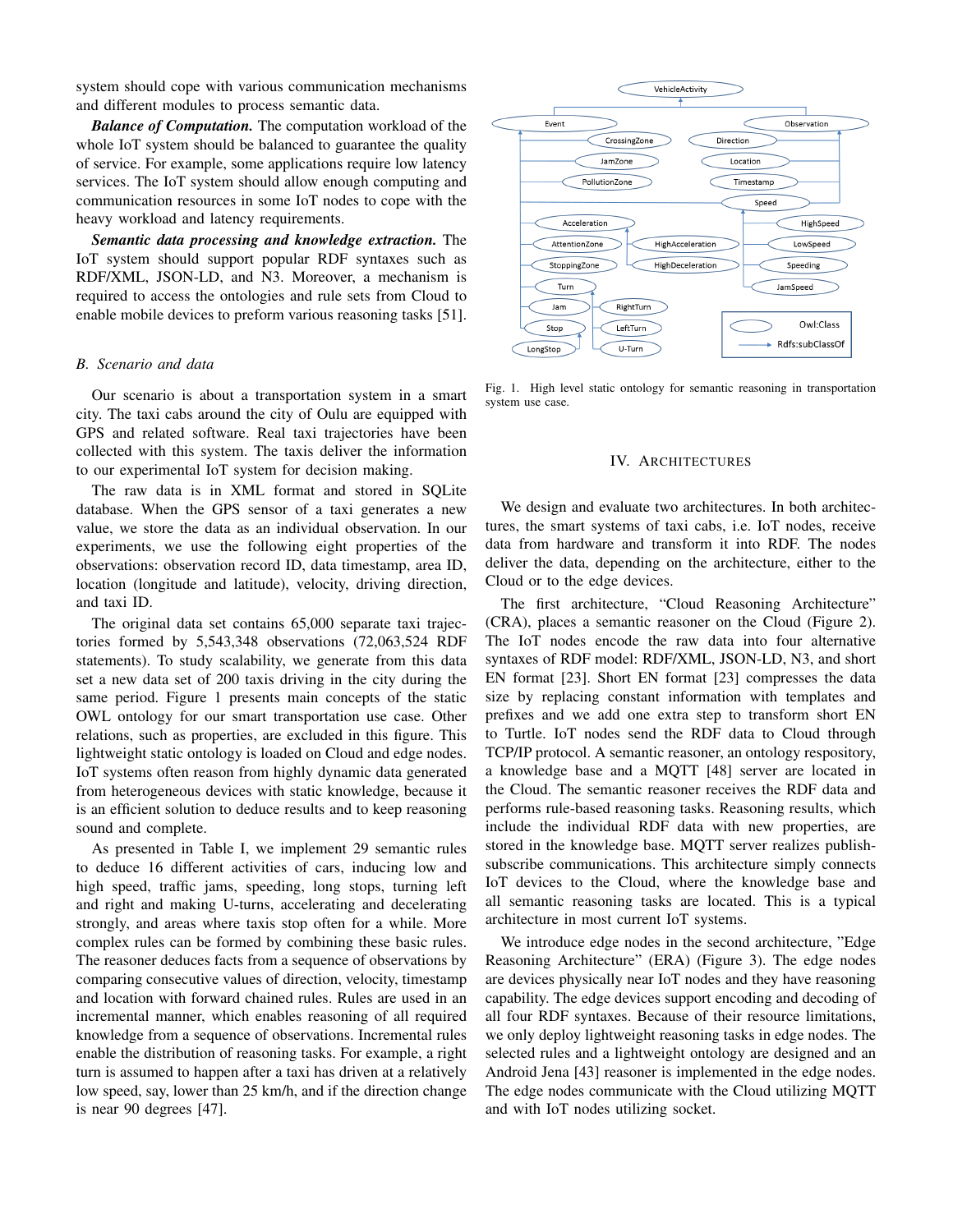TABLE I SEMANTIC RULE SET (SLIGHTLY MODIFIED FROM[47])

| Fact                  | Triggering rule                                                                                                                 |  |  |  |
|-----------------------|---------------------------------------------------------------------------------------------------------------------------------|--|--|--|
| Low speed             | Observation has Velocity $\langle 25km/h \rightarrow$ ns:LowSpeed                                                               |  |  |  |
| Jam                   | LowSpeed hasDuration>90s $\land$ LowSpeed hasAverageSpeed<20km/h $\rightarrow$ ns:Jam                                           |  |  |  |
| Long stop             | LowSpeed has Velocity $\langle 3km/h \rightarrow$ Stop $\wedge$ Stop has Duration $>3min \rightarrow$ ns: LongStop              |  |  |  |
| High speed            | Observation has Velocity > 80km/h $\rightarrow$ ns: HighSpeed                                                                   |  |  |  |
| Speeding              | HighSpeed has Velocity > 100km/h $\rightarrow$ ns: Speeding                                                                     |  |  |  |
| Left turn             | LowSpeed[1] hasDirection(a) $\land$ LowSpeed[2] hasDirection(b) $\land$ a=b-90deg $\lor$ a=b+270deg $\rightarrow$ ns:LeftTurn   |  |  |  |
| Right turn            | LowSpeed[1] hasDirection(a) $\land$ LowSpeed[2] hasDirection(b) $\land$ a=b+90deg $\lor$ b=a-270deg $\rightarrow$ ns:RightTurn  |  |  |  |
| U-Turn                | LowSpeed[1] hasDirection(a) $\land$ LowSpeed[2] hasDirection(b) $\land$ a=b-180deg $\lor$ b=a+180deg $\rightarrow$ ns:U-Turn    |  |  |  |
| High acceleration     | Observation[2] has Velocity(v2) has TmeStamp(t2) and (v2-v1)/(t2-t1)>2.5m/s <sup>2</sup> $\rightarrow$ ns:HighAcc               |  |  |  |
| High deceleration     | Observation [2] has Velocity (v2) has TmeStamp(t2) and (v1-v2)/(t2-t1) > 2.5m/s <sup>2</sup> $\rightarrow$ ns: High Deacc       |  |  |  |
| Crossing Zone         | LeftTurn hasLocation(x) $\land$ RightTurn hasLocation(x) $\rightarrow$ ns:CrossingZone                                          |  |  |  |
| Stopping Zone         | LongStop[1] hasLocation(x) $\land$ LongStop[2] hasLocation(x) $\land$ LongStop[3] hasLocation(x) $\rightarrow$ ns:StoppingZone  |  |  |  |
| Jam Zone              | Jam[1] hasLocation(x) $\land$ Jam[2] hasLocation(x) $\land$ Jam[3] hasLocation(x) $\rightarrow$ ns:JamZone                      |  |  |  |
| Pollution Zone        | HighAcc[1] hasLocation(x) $\land$ HighAcc[2] hasLocation(x) $\land$ HighAcc[3] hasLocation(x) $\rightarrow$ ns:PollutionZone    |  |  |  |
| <b>Attention Zone</b> | HighDeacc[1] hasLocation(x) $\land$ HighDeacc[2] hasLocation(x) $\land$ HighDeacc[3] hasLocation(x) $\rightarrow$ ns:GoSlowZone |  |  |  |
| U-Turn Zone           | U-Turn[1] has Location(x) $\land$ U-Turn[2] has Location(x) $\land$ U-Turn[3] has Location(x) $\rightarrow$ ns: U-TurnArea      |  |  |  |



Fig. 2. An architecture for performing semantic reasoning on the Cloud.

## V. EXPERIMENT AND ANALYSIS

#### *A. Experiment Setup*

To ease the system performance study, we separate reasoning into measurable independent steps.

*1) IoT Node:* IoT nodes have three simple functions: data collection, data encoding to RDF syntax, and data delivery. A PC computer replays the real data collected from taxi cabs (HP Desktop PC Elite Desk, Intel Core i5 4590 with 3.30 GHz CPU, 8GB memory). With this approach, we are able to evaluate two architectures with the same data set. IoT nodes simulate the software components of taxi cabs. 20-150 IoT nodes are executed simultaneously in the PC using threads. As IoT nodes generate data at a high frequency, they use cache to first store a certain amount of data (50 individual RDF statements) and then to deliver it as one message.

*2) Edge Node:* We utilize Android phones as edge nodes (LG Nexus 5X, Android OS 6.0.1, 4 Quad-core 1.44 GHz Cortex-A53 processors and 2 dual-core 1.82 GHz Cortex-A57 processors, Qualcomm MSM8992 Snapdragon 808 chip-set,



Fig. 3. An architecture for performing semantic reasoning on the edge nodes and Cloud.

2GB RAM, 32GB storage). We utilize at maximum ten edge nodes; each deployed on an Android mobile phone.

The edge nodes receive data from the IoT nodes, perform local semantic reasoning tasks, and send the resulting data to the Cloud. In a basic mode, the edge nodes store an ontology locally, execute semantic reasoning, and send the data to the Cloud server simultaneously. In a second mode, the edge nodes fetch an ontology from a remote ontology repository server [51]. RDF data is stored with Android Jena framework and a rule-based hybrid rule engine is developed with Android Jena.

*3) Cloud Server:* The Cloud Server is deployed on Amazon EC2 Cloud platform (Amazon M4 Deca Extra Large Cloud, 160 GB memory, 124.5 EC2 compute units). One Amazon EC2 compute unit provides the equivalent CPU capability to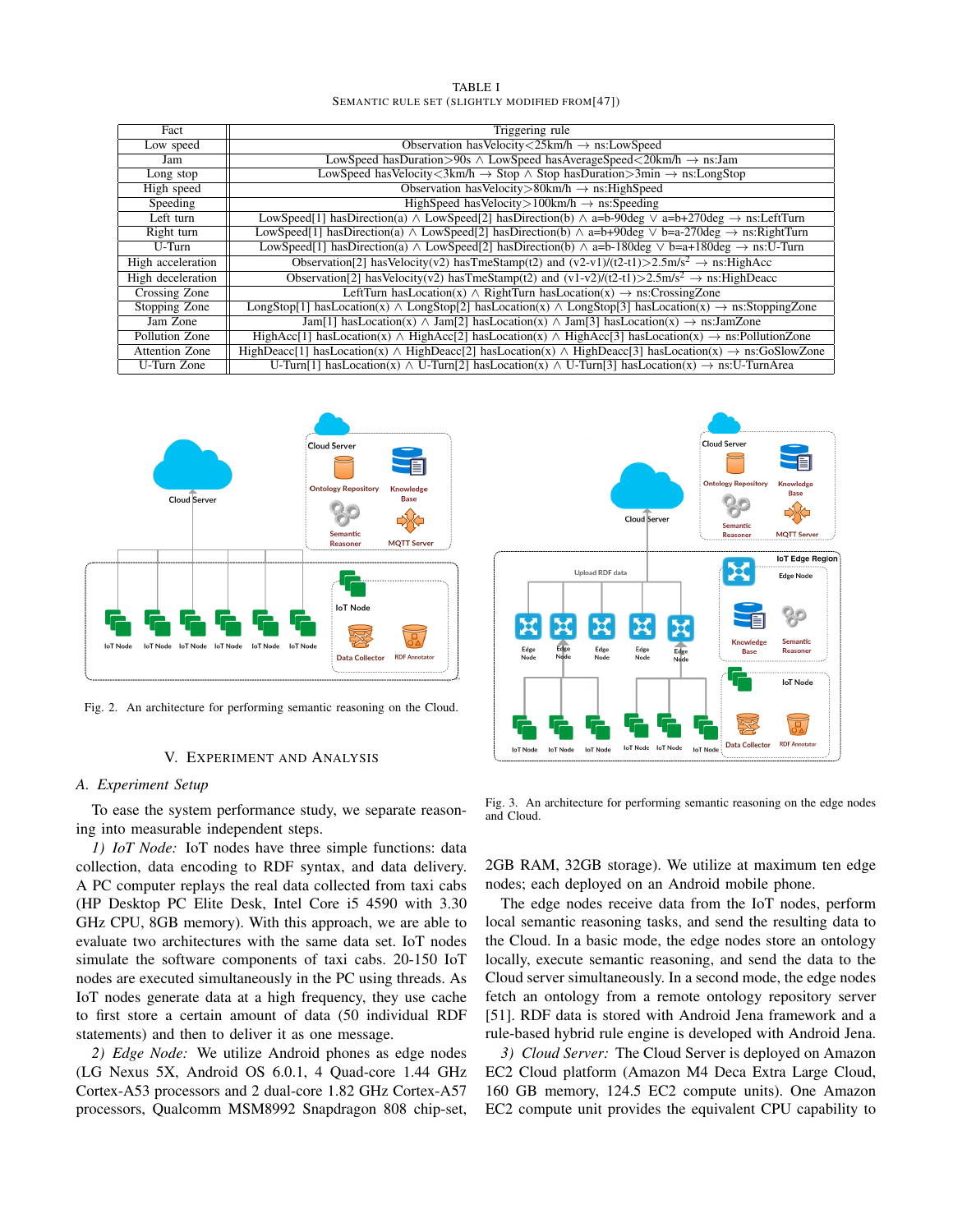TABLE II SEMANTIC REASONING EXPERIMENT TEST CASE FOR CRA

|                    | No.             | IoT nodes | <b>RDF</b> | Total RDF data |  |
|--------------------|-----------------|-----------|------------|----------------|--|
| Group              |                 | Number    | per node   |                |  |
| $\overline{A}$     | 1               | 20        | 400        | 8000           |  |
|                    | 2               | 40        | 400        | 16000          |  |
|                    | 3               | 60        | 400        | 24000          |  |
|                    | 4               | 80        | 400        | 32000          |  |
|                    | 5               | 100       | 400        | 40000          |  |
| B                  | 6               | 40        | 800        | 32000          |  |
|                    | 7               | 60        | 533        | 32000          |  |
|                    | $\overline{8}$  | 80        | 400        | 32000          |  |
|                    | 9               | 100       | 320        | 32000          |  |
| $\overline{\rm c}$ | 10              | 60        | 533        | 32000          |  |
|                    | $\overline{11}$ | 90        | 355        | 32000          |  |
|                    | 12              | 120       | 266        | 32000          |  |
|                    | 13              | 150       | 213        | 32000          |  |
| D                  | 14              | 60        | 200        | 12000          |  |
|                    | 15              | 60        | 400        | 24000          |  |
|                    | 16              | 60        | 600        | 36000          |  |
|                    | 17              | 60        | 800        | 48000          |  |

TABLE III SEMANTIC REASONING EXPERIMENT TEST CASES FOR ERA

| Group                   | No.            | Edge node      | nodes per       | <b>RDF</b> | Total           |
|-------------------------|----------------|----------------|-----------------|------------|-----------------|
|                         |                | Number         | Edge node       | per node   | <b>RDF</b> Data |
| A                       | 1              | 2              | 10              | 400        | 8000            |
|                         | $\overline{2}$ | 4              | 10              | 400        | 16000           |
|                         | $\overline{3}$ | 6              | $\overline{10}$ | 400        | 24000           |
|                         | 4              | $\overline{8}$ | $\overline{10}$ | 400        | 32000           |
|                         | 5              | 10             | 10              | 400        | 40000           |
| $\overline{\mathbf{B}}$ | 6              | 4              | $\overline{10}$ | 800        | 32000           |
|                         | 7              | 6              | $\overline{10}$ | 533        | 32000           |
|                         | $\overline{8}$ | $\overline{8}$ | $\overline{10}$ | 400        | 32000           |
|                         | 9              | 10             | 10              | 320        | 32000           |
| $\overline{C}$          | 10             | 6              | 10              | 533        | 32000           |
|                         | 11             | 6              | 15              | 355        | 32000           |
|                         | 12             | 6              | 20              | 266        | 32000           |
|                         | 13             | 6              | 25              | 213        | 32000           |
| D                       | 14             | 6              | 10              | 200        | 12000           |
|                         | 15             | 6              | 10              | 400        | 24000           |
|                         | 16             | 6              | 10              | 600        | 36000           |
|                         | 17             | 6              | $\overline{10}$ | 800        | 48000           |

1.0-1.2 GHz 2007 Xeon processor. This 64-bit system has maximum bandwidth of 4000 Mbps. The server is physically located in Frankfurt, Germany. We implement Jena semantic reasoner and MQTT server for receiving data from edge nodes and IoT nodes in the Cloud.

*4) Test cases:* We design 17 semantic reasoning test cases on CRA (Table II) and ERA (Table III). For CRA, the variable "IoT node number" defines the total number of IoT nodes and "RDF per node" the amount of RDF statements which are delivered from one IoT node. For ERA, the variables "Edge node number" defines the number of the edge nodes and "nodes per edge node" the amount of IoT nodes which connect to an edge node. For example, in test case No.1 on ERA, we have two edge nodes and 20 IoT nodes; both edge nodes connect to ten IoT nodes. Each IoT node sends 400 observation RDF statements and there are 8000 observation RDF statements in total.

## *B. Experiments*



Fig. 4. Scalability results for group A (left:transferring, right:reasoning).



Fig. 5. Scalability results for group B (left:transferring, right:reasoning).



Fig. 6. Scalability results for group C (left:transferring, right:reasoning).



Fig. 7. Scalability results for group D (left:transferring, right:reasoning).

*1) Scalability:* Four RDF formats are compared in CRA: RDF/XML, Turtle, JSON-LD, and short EN. Data transferring latency from IoT nodes to Cloud server is measured. Reasoning latency is calculated at the Cloud server. As IoT nodes generate real time data, we ignore the data generating time and only focus on the total data transferring and reasoning time. The measured transferring time starts from building the MQTT client to set up the connection and ends with receiving the response. We use a response message to confirm that the information is delivered successfully to the Cloud. At the Cloud server, we measure the time of performing semantic reasoning tasks and storing data to the RDF database storage. The measurement starts from building a Jena model and ends with finishing the storage of the inferred facts in RDF.

The left figures in Figure 4, Figure 5, Figure 6, and Figure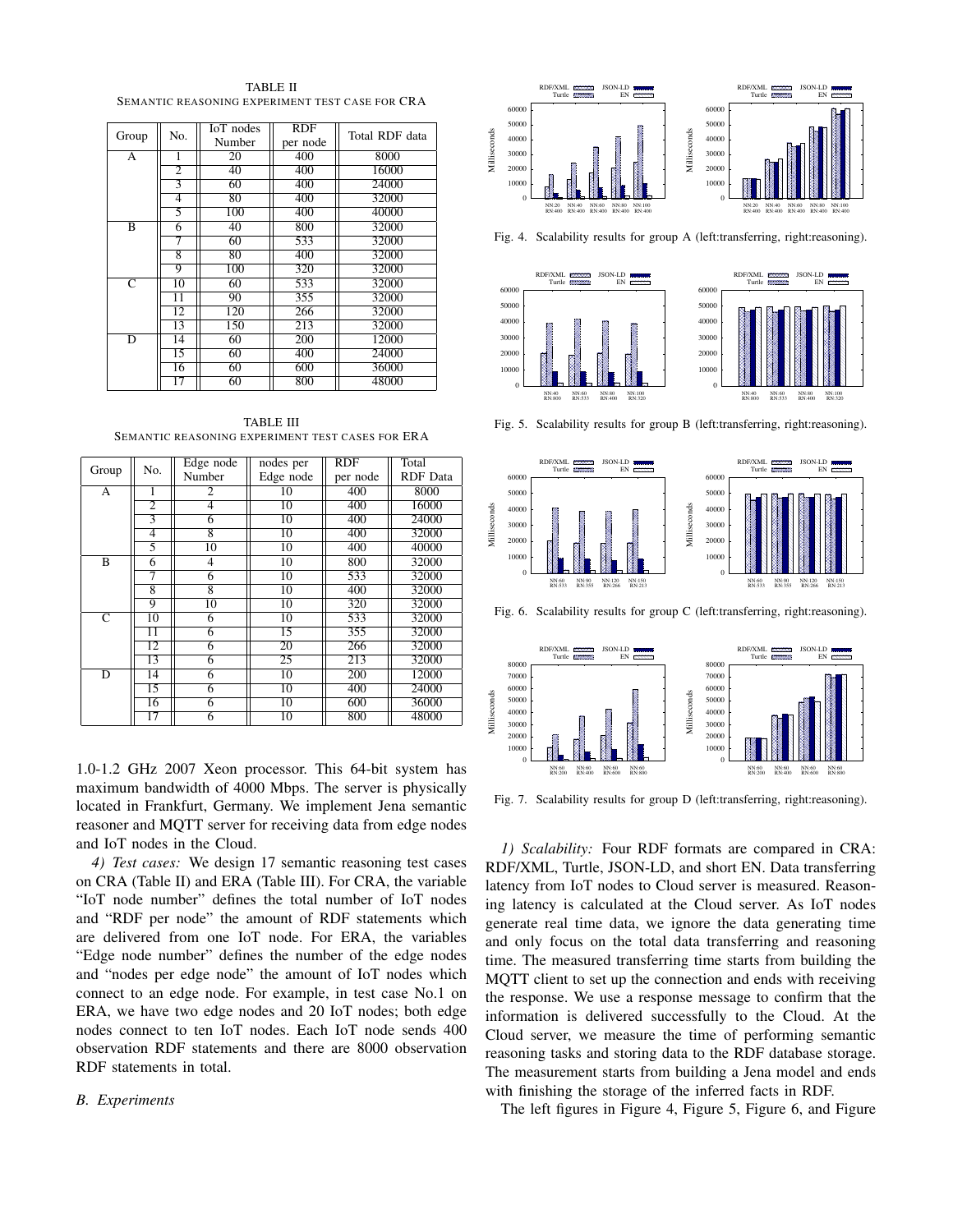

Fig. 8. Reasoning performance comparison between two architectures with RDF/XML.

7 present the data transferring times of group A, B, C, and D. The figures on the right present the reasoning times. The X-axis represents the number of IoT nodes and the number of RDF statements per node. Total data size is calculated from the number of IoT nodes and the number of RDF statements per node. For example, "NN:20 RN:400" means 20 IoT nodes collect data and each IoT node sends 400 individual observation as RDF statements. In this case, the total number of RDF statements is 8000. The Y-axis represents time in milliseconds. The data transferring time increases with the total RDF data size. From the data formats, short EN format consumes the shortest time, The JSON-LD is the second shortest, and the Turtle format is the longest one. For example, in the test case of 24000 RDF statements (No.3 in Group A), the transferring times of JSON-LD, RDF/XML, and Turtle are on the average 4.7, 10.7, and 21.2 times of that of EN, respectively. Examining all 17 sets of data in all four groups produces very similar results. The transferring times of JSON-LD, RDF/XML, and Turtle are on the average 4.6, 10.4, and 21.0 times of that of EN, respectively. Jena reasoning includes building Jena models and performing reasoning tasks. Regarding to reasoning time comparison, data with different formats shows a comparable performance for the same amount of data. The total reasoning time presents linear growth when the data size increases.

*2) Comparison of CRA and ERA:* In the second experiment, we compare CRA and ERA by measuring the latency of the complete data delivery and reasoning processes. We measure data transferring times from the IoT nodes, reasoning times at Cloud server, reasoning times at the edge nodes, and the data transferring time from the edge nodes to Cloud. The edge nodes only perform semantic reasoning with two selected rules, i.e. "High Acceleration" and "High De-acceleration". Other semantic rules are performed only on the Cloud. We utilize the same four RDF formats.

Figure 8, Figure 9, Figure 10, and Figure 11 present the results. We present results in each test case in three columns:

C:Cloud reasoning ET: Edge total reasoning EF: Edge reasoning first result



Fig. 9. Reasoning performance comparison between two architectures with JSON-LD.



Fig. 10. Reasoning performance comparison between two architectures with Turtle.



Fig. 11. Reasoning performance comparison between two architectures with short EN.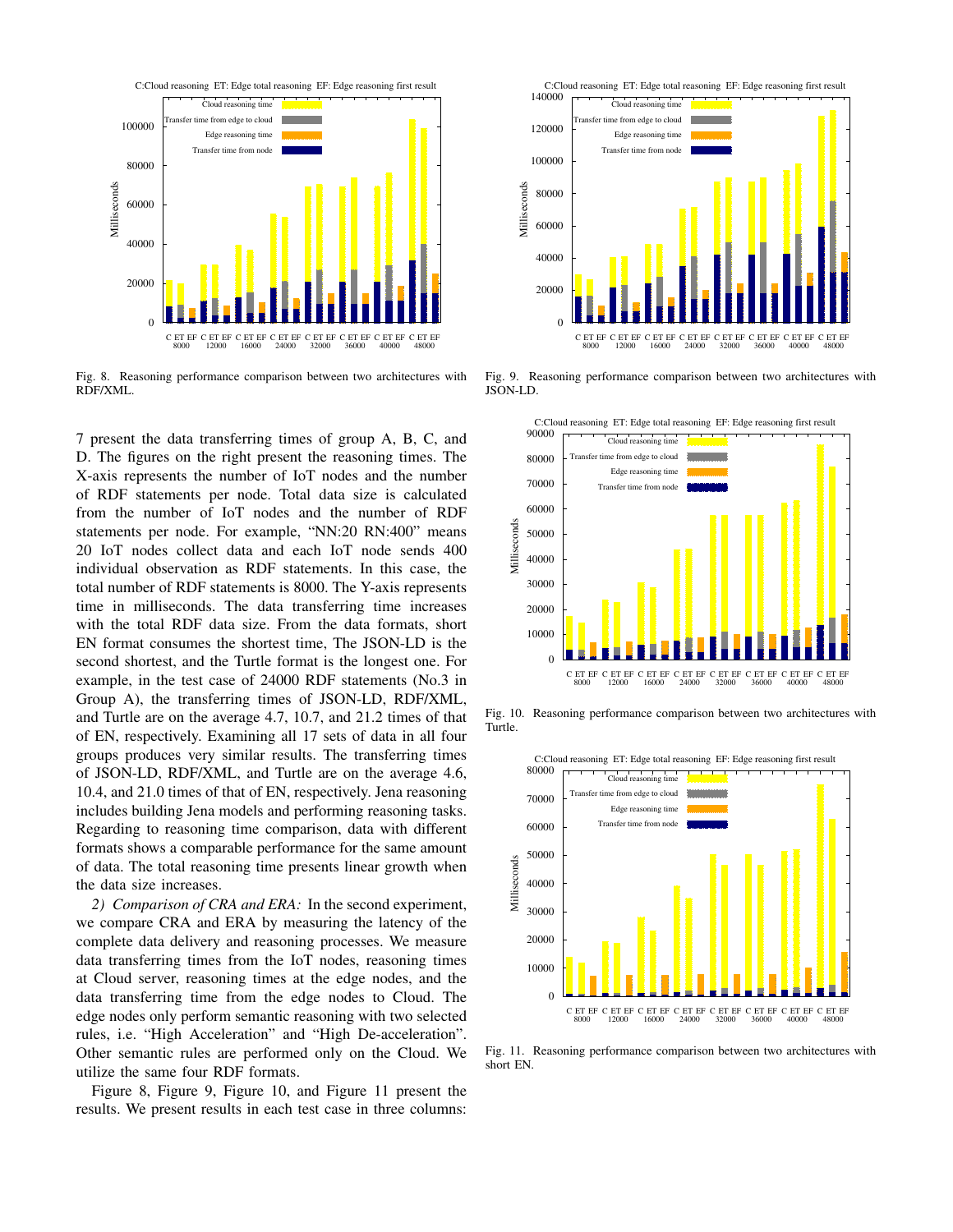the left column (C) represents the total reasoning time of the CRA; the middle column (ET) represents the total reasoning time of the ERA; and the right column (EF) represents reasoning time of the ERA for generating first results. The edge nodes perform a part of the reasoning tasks and we call the result from edge nodes as "first result". The latency for generating first results include the time to transfer data from IoT nodes to edge nodes and the reasoning time of performing semantic reasoning tasks on edge nodes. We choose eight out of seventeen experiments based on the total RDF data size. The X-axis of the figures represents the size of the RDF data. Our experiments show that the first results are ready much earlier than the results from Cloud server. For example, in the third test case with 16000 RDF statements in short EN experiments, the Cloud reasoning time is ten times of that of the first results. The average ratio between Cloud reasoning time and first results time from edge nodes for RDF/XML is 5.1 times, for Turtle is 4 times, for JSON-LD is 6.6 times, and for EN is 8.9 times. When utilizing computation capabilities of edge nodes, the average Cloud reasoning time reduces 12.4% for RDF/XML format, 12.3% for Turtle format, 6.2% for JSON-LD format, and 12.1% for EN format. The total transferring time on edge of Turtle is 1.2 times of reasoning time in average and the time of EN is 6% of the average reasoning time.

*3) Edge reasoning performance comparison with different rule sets:* Aiming to study task distribution strategies between the Cloud and edge nodes that lead to the best overall performance, the last experiment focuses on the performance improvement of ERA with deploying different semantic reasoning rules on edge nodes. It's obvious that the more rules are processed on edge nodes, the fewer rules are processed on the Cloud. We choose RDF/XML as the only data format. In this experiment, there are eight edge nodes and each edge node will collect data from ten IoT nodes. Each IoT node will send 400 individual RDF data to either edge node or Cloud server. Thus for CRA, 80 IoT nodes will send 32000 RDF data in total.

We design four groups of task distributions: Group A implements all reasoning tasks on the Cloud server; Group B implements rules which related to "High Average Speed" on the edge nodes and the rest on Cloud; Group C implements rules related to "High Acceleration" and "High Deacceleration" on edge nodes and the rest on Cloud; Group D implements rules related to both "High Average Speed", "High Acceleration" and "High De-acceleration" on the edge nodes and the rest on the Cloud.

Figure 12 presents the result of the performance comparison between different task distributions on edge nodes. In each group, the overall time consumption is:

$$
T_{Overall} = \max (T_{Cloud}, T_{Edge})
$$

In Figure 12, the left chart shows the overall processing time including both data transferring time and reasoning time and the right chart shows only the reasoning time. The Cloud column represents the total processing time from IoT node to edge nodes and from edge nodes to Cloud server. The edge



Fig. 12. Performance comparison with different rule set. (left: overall data processing time, right: reasoning time)

column only counts the processing from IoT nodes to edge nodes including data receiving time and reasoning time. For example, in Group B, IoT nodes first send the data to edge nodes, and then the edge nodes simultaneously reason the data and send data to the Cloud. Thus both columns have the same orange part, which is data sending time from IoT nodes to edge nodes. Then the yellow part in edge column represents the reasoning time on edge. The green part represents the data sending time from edge to Cloud. And the red part represents the data reasoning time on Cloud and the brown part represents the data storage time on Cloud. As the Cloud and edge are simultaneously performing tasks, we could calculate the overall reasoning time with the formula:

$$
T_{Reasoning} = \max(T_{CloudReasoning}, T_{EdgeReasoning})
$$

From the right chart we observe that the more rules implemented on the edge node, the less reasoning time needed from Cloud server. Comparing with Cloud reasoning in Group A, Group B reduces 4% reasoning time, Group C reduces 15.6% reasoning time and Group D reduces 20.7% reasoning time. From the left chart, comparing with Cloud reasoning time in Group A, Group B increases 8% reasoning time, Group C reduces 1.4% reasoning time and Group D reduces 5% reasoning time.

#### *C. Analysis*

We conclude that the transferring time is relevant to syntaxes. The required transferring time scales linearly with the payload size, which depends the data structures and formats. In our experiments, we send different amounts of similar data structures. Therefore, the encoding ratios between different formats are similar with different amounts of data. Regarding reasoning latency, different RDF syntaxes require significantly different amount of time in building Jena models but require the same amount of time for reasoning after they are loaded in a model. Hence, the more time is required in building Jena models, the more time is needed for reasoning. In general, the amount of reasoning time grows linearly as RDF statements are added.

The transferring time is based on the total data size and network status. We measured the total size of the 50 individual data and observed that:

$$
Size_{Turtle} > Size_{RDF/XML}
$$
  
> Size<sub>ISON-LD</sub> > Size<sub>ShortEN</sub>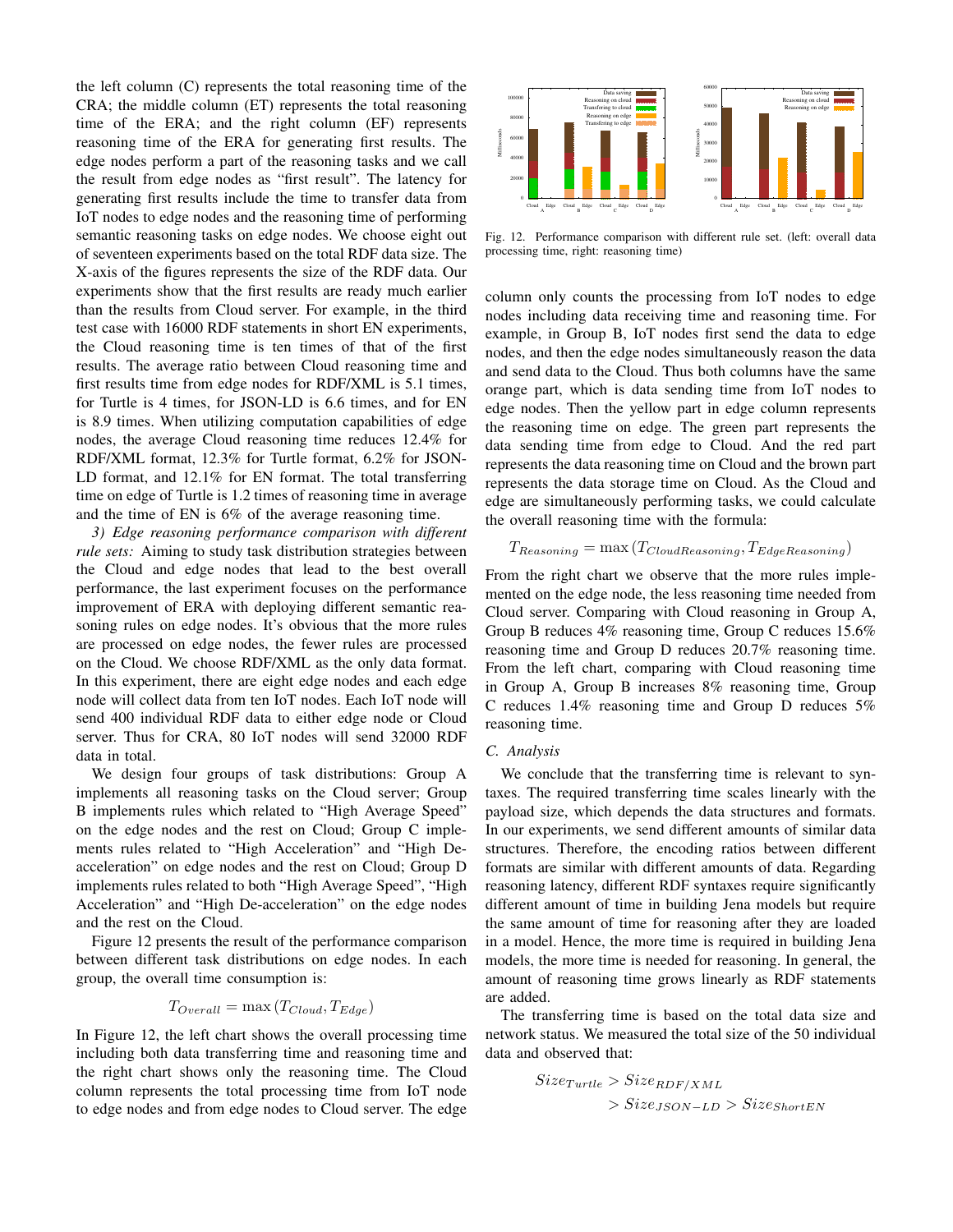The comparison of CRA and ERA shows that adding edge nodes in IoT systems accelerates data processing and reduces need for network bandwidth. When only first results are required, the ERA can generate results ten times faster than the CRA. As our IoT edge devices are located in Finland and the Cloud Server is in Germany, the long distance and unstable network affect the latency. The networking equipments affect the general performance as well. We are using panOULU [52], which has five types of wireless routers with different capabilities. In our experiments, we try to utilize the maximum capacity of the network.

From the third experiment, distributing semantic reasoning tasks, we summarize two strategies for optimizing the design of the edge based IoT systems. First, to achieve fast responses, transferring time to the edge and reasoning time on the edge devices should be minimized. Second, to achieve minimum overall reasoning time, reasoning on edge and processing time on Cloud (including transferring time to Cloud, reasoning time on Cloud and storing to database) need to be balanced. In other words, selecting the correct amount of semantic rules and deploying a suitable amount of reasoning tasks improve the overall performance. Distributing workload on the edge shortens processing time in the Cloud.

How much time is saved depends on the system structure and capabilities of edge nodes. The reasoning time can be decreased when the edge devices have sufficient processing capability and the reasoning task can be distributed into several edge nodes and executed in a parallel manner. However, even when the reasoning time is decreased, the overall time can be increased. As we observe from Figure 8, Figure 9, Figure 10, and Figure 11, overall reasoning time for generating complete results are comparable. Some of the experiments even show that ERA requires more overall reasoning time than CRA, for example in 32000, 36000, and 40000 RDF statements bars of Figure 8. This is because adding an edge device adds also one transfer operation; instead of sending data from an IoT node to the Cloud, the data is first sent to the edge nodes and then from the edge nodes to the Cloud. Overall time is saved only when the reduced reasoning time is larger than the increased transferring time. When IoT devices have poor network connections, for example moving vehicles, data transfer requires more time and thus undertaking more tasks on edge nodes improves performance.

#### VI. DISCUSSION

Edge and fog computing allow computation to be performed at the edge of the network, on downstream data on behalf of Cloud services and upstream data on behalf of IoT services [3]. This article focuses on analyzing the performance of semantic reasoning in IoT systems with edge nodes. Our contribution is a detailed analysis of three experiments with a large smart transportation data set to address the research challenges of scalability and latency. For studying the influence of edge computing, we evaluate the performance of semantic reasoning with cloud and edge architectures. Moreover, we evaluate the

performance with different amount of tasks deployed on the edge nodes.

The size of the RDF data is an essential factor for data transferring and storage. Thus, selecting a proper format for RDF data can improve the performance of semantic processing. However, our results show that the same format may perform differently on different cases. The time to transfer semantic data is closely related to the RDF data sizes and formats, but the semantic reasoning times for different syntaxes are similar.

Our study shows that adding edge nodes into an IoT system can improve system performance: first results can be generated faster, bandwidth usage on the core network can be reduced and the workload of the Cloud can be reduced as well. Physical proximity between edge nodes and IoT nodes improves transferring efficiency. Additional edge nodes reduce the reasoning time of the Cloud server. If computation is distributed properly, the overall processing time is reduced, as reasoning tasks are executed at the edge in a parallel manner. The degree of improvement depends on the relationship between the transferring, reasoning, and storing times.

This research focuses on analyzing the performance of an edge based IoT system. We deploy the system on the Amazon EC2 Cloud platform and Android devices. Our performance evaluation is based on measuring latency for data transfer and reasoning. However, the results may differ in other hardware and software systems. Our experiment does not count how many background services are running during our test. More objective measurement metrics could be selected in the future research, such as the number of executed CPU instructions for specific processes. Similarly, the measurement of transferring time of the RDF data is also affected by network situation. The comparison between CRA and ERA is based on Oulu taxi scenario and we utilize predefined rules and ontologies. More experiments could be carried out to study whether the result differ when the data, rules and ontologies are more dynamic. Moreover, challenges such as how to assign the tasks on edge nodes and what criteria should be adopted to optimize the performance should be addressed in future research [54]. Finally, we will evaluate the resource usage of semantic reasoning and investigate minimum required resources for semantic reasoning on edge nodes.

#### ACKNOWLEDGMENT

We thank Professor Claudio Bettini and Dr. Ilias Gerostathopoulos for their advice for this paper. The first author would like to thank Jorma Ollila Grant for funding this research.

#### **REFERENCES**

- [1] A. Sheth, C. Henson, and S. Sahoo, "Semantic Sensor Web," IEEE Internet Computing, July/August 2008, pp. 78–83.
- [2] CISCO, "Fog computing and the internet of things: Extend the cloud to where the things are", https://www.cisco.com/c/dam/en us/solutions/trends/iot/docs/computingoverview.pdf [2015].
- [3] W. Shi, J. Cao, Q. Zhang, Y. Li, and L. Xu, "Edge Computing: Vision and Challenges", IEEE Internet of Things Journal, Vol. 3, Iss. 5, pp. 637–646, 2016.